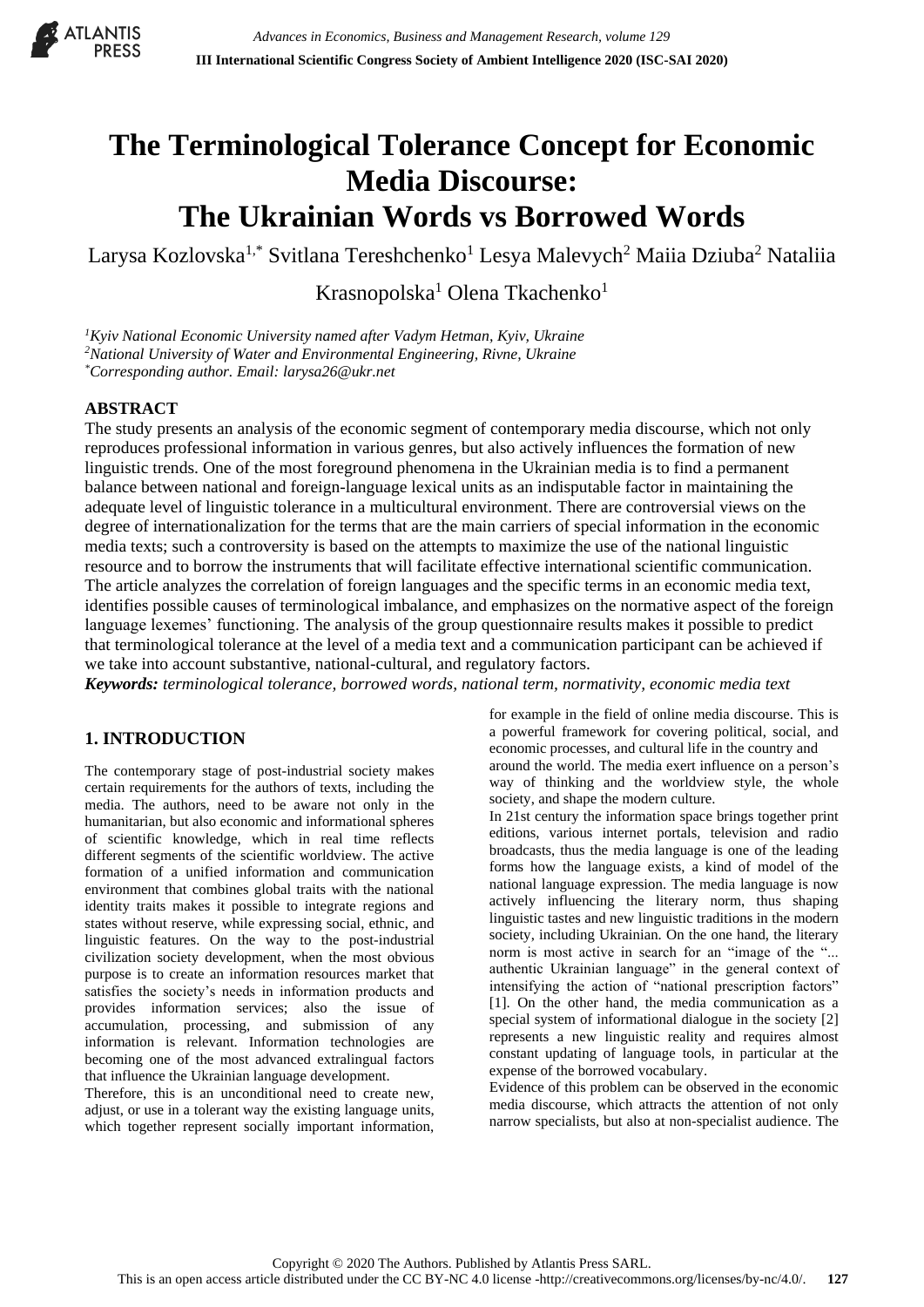prevalence of this discourse in the media is conditioned by the modern processes of the economic science's globalization, its role in the economic knowledge promotion among a wide audience that consumes information. The economic discourse updated in the media is not only a source of the special information presented in a language understandable to the reader, but also it is an embodiment of exemplary linguistic and cultural standards, and stereotypes of use, and special linguistic units compatibility. At the same time, the language used in the media that is covering the economic life in Ukraine and the world can be compared to a creative laboratory of new discoveries, in which bold experiments with borrowed words and the regulatory limits in the use of such vocabulary are made. In view of this, the problem of choosing a name in national or foreign language and finding the middle ground is urgent, since the growth of borrowed words depends directly on the present social processes and the features of the national literary language and its stylistic variants development. "In today's communication environment, collective evaluations for expressive methods of literary language are formed in certain linguistic societies. This is most clearly reflected in the language practice of journalists whose language involves finding new ways to gain the readers' attention..." [3].

#### **2. OUR CONTRIBUTION**

The totality of display texts is not only a verbal message and a corresponding channel, but also those necessary extra-lingual factors that correlate with the specifics how a message itself is made, their recipients' backgrounds and the feedback that are defined by socio-economic, political, and national-cultural tradition in using the ways of encoding / decoding information (L. Stavytska, A. Prykhodko, O. Matsko, O. Serbenska). When it comes to different types of media discourse, such as the economic discourse, we have few scientific researches describing its semantic-structural features. In the Ukrainian studies, the media discourse is presented with the studies of the conventional features in metaphors in German economic media discourse [4], and the metaphorical verbalization features in the economy concept within the English speaking media discourse [5]. The reason is for the object specificity, as the Ukrainian economic media discourse is not well developed to date while being a type of information communication in the general media discourse, which is organized according to the subject matter, linguistic and structural features. Foreign economic media have long been transformed into the real market products with their own metamorphosis, which is promptly reflected by the socio-economic processes and their realities. The Ukrainian society does not have an adequate level of economic education, and often the ordinary citizens are not concerned about macroeconomic

processes, but only about their consequences for their own households. Perhaps, this is a reason why the economic media writers are more willing to use foreign language resources than making some efforts to root out national ones. In this study, the authors analyzed only one aspect using descriptive methods, contextual analysis, and heuristic methods; but for the current linguistic situation in Ukraine there is an extremely important aspect of the economic media discourse functioning, which is related to the task how to preserve the national linguistic status quo for the terms in the economic branch of knowledge.

# **3. BACKGROUND**

# *3.1. Manifestation of National and Foreign Language in Ukrainian Economic Media Text*

In order to set boundaries and define the principles/frameworks of action for linguistic tolerance in economic media discourse, the problem of lexical / terminological oppositions of "native" and "alien" requires considerable attention of linguists. With the increasing pace of economic globalization, the issue of linguistic and cultural pluralism aimed at national linguistic security, and, at the same time, it is designed to keep in touch with the multicultural world community, is relevant.

The problems relevant to nomination by national means of universal knowledge exist in every language, because the language (even if highly developed, it is provided with its own lexical resource) must adequately respond to the everincreasing needs of scientific intercultural communication. The economic discourse is most open to borrowed words with foreign language innovations, which, according to the language contacts theory, is one of the most recognized ways to enrich the language vocabulary. However, at almost the same time, there is a "threat" to national terminology. Therefore, the need for scientific correctness in the professional communication and its expression in the media actively correlates with the political correctness requirements in the linguistic space in total, where constructive communication should prevail at all levels. This problem is particularly acute in these languages that have existed for a long time under condition of limited statehood or statelessness, to which the Ukrainian language belongs too. The researchers of such multilingual discourses often emphasize on linguistic tolerance, in particular terminological tolerance, as an important factor in ensuring national security in today's globalized world [6–11].

It is necessary to note that the question of internationalization degree for economic terms, the need for introducing other terms, the dominance of borrowed words in the economic terms in the languages in the post-Soviet countries has always been debatable. Linguists (T. Kyyak, O. Ponomarev, I. Kochan, T. Panko, N. Klymenko, E. Karpilovska, L. Kyslyuk) explained this by trying to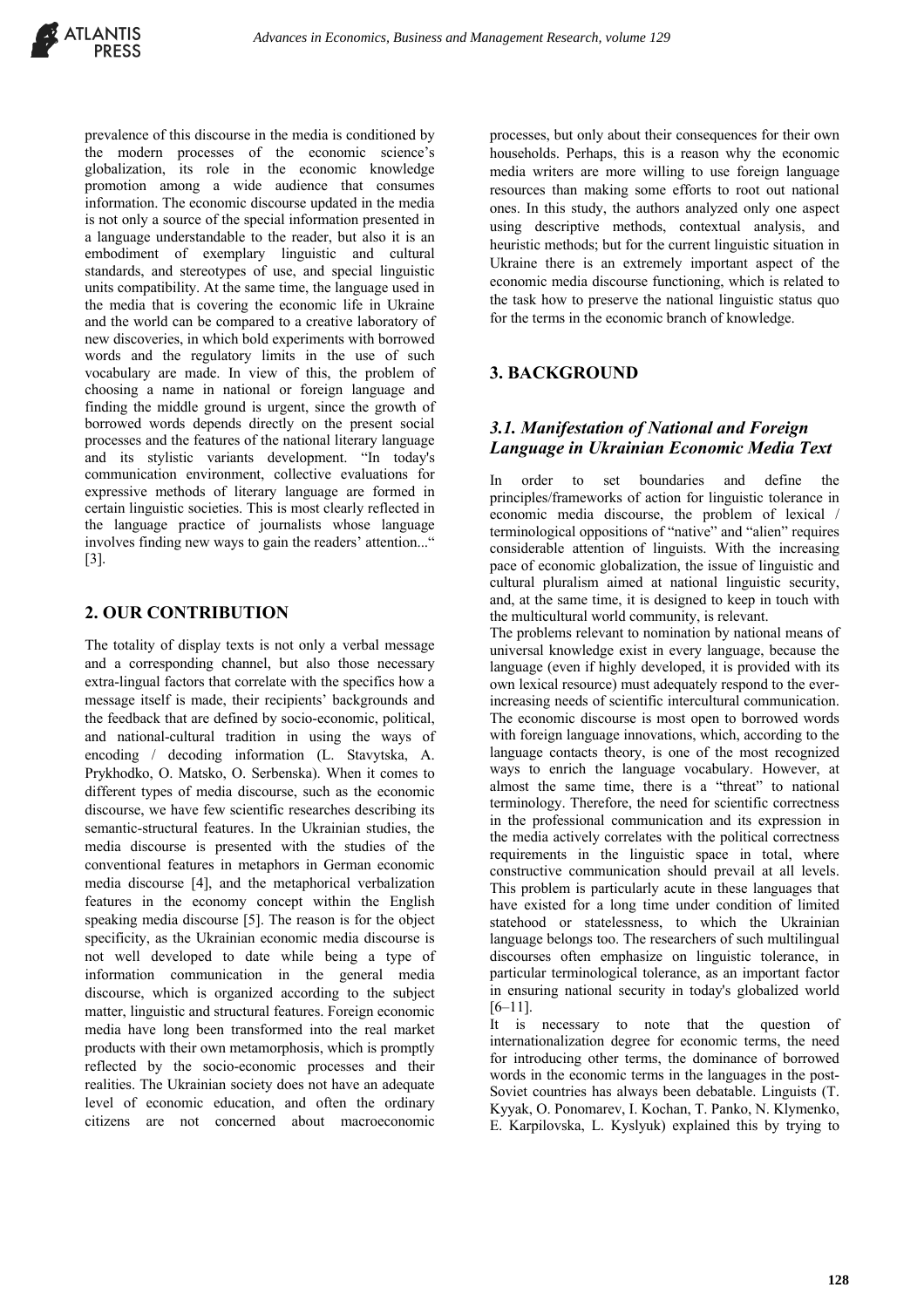guide the economic sub-language development by the way of maximizing the use of their linguistic resources, and, at the same time by focusing on the international terminology fund, integration into the European economic scientific environment, the need to harmonize the national terminology into the context of different terminology systems' intensive interaction. Researchers ambiguously evaluate the terminological linguistic borrowing: as a normal function of linguistic life, one of the ways to enrich the language vocabulary (basing on economic and cultural links between the nations), as a lack of national sectoral terminology systems, and as a prerequisite for the terminology's proper functioning and development [12– 19].

Opposition "foreign" vs "native", international vs national is frequently observed in the media issues on economic topics. This coexistence can be explained by the fact that we can not immediately find an equal national based term for a new term in the Ukrainian language. A prominent feature is the borrowing of not only individual foreign lexemes, but of entire groups and even topical units, which is caused by the development of new concepts, phenomena, and realities, thus causing the "export" of their names, for example: *keys-metod, benchmarkinh, partysypatsiya, khendz on (Ukrainian) / case-method, benhcmarking, participation, hands on (English).* Thus, foreign language terms fall into the scientific language, and then get from it into the media sphere. Most of them are English and American, which, according to some researchers, cause the "leaching" of native language lexemes, even if they were present. Often, the media texts clearly reproduce this tendency to supplement the modern economic sphere (sometimes excessively and uncritically) by using foreign-language terms (mostly English), even if the native lexemes are present. The number of such substitutions is increasing, although such over-enthusiasm for foreign language terms is one way of losing the national identity of the Ukrainian language [20–21]. In developing this point of view, Horodens'ka [14] considers the linguistic borrowing processes as not controlled at all in terms of the expediency / impracticality of the proposed new lexical units, and that the Ukrainian terminological practice is defenseless and helpless under the foreign language pressure; yet, the repressive measures taken in the previous history have not contributed to formation of a conscious and continuous tradition in creating terms at the national basis. "That is why the Ukrainian language terminology systems, especially economic ones, are now actively adopting new borrowed words, which often duplicate the existing specific names of relevant concepts" [14]. The native lexemes that previously were natural in scientific language, including economic vocabulary, now have fallen into the passive vocabulary: *to limit / limituvaty (Ukr.:obmezhuvaty / limituvaty); to continue / prolong (Ukr.: prodovzhuvaty / prolonhuvaty); homogeneous / homogeneous (Ukr.: odnoridnyy / homohennyy); relevant, related, substantial, inherent / relevant (Ukr.: dorechnyy, slushnyy, istotnyy, prytamannyy / relevantnyy); arbitrary / arbitrary arbitration / arbitrarnyy; eliminate / eliminate (Ukr.: usuvaty /* 

*eliminuvaty); causal / causal (Ukr.: prychynnyy / causal); distribution / stratification (Ukr.: rozpodilennya / stratyfikatsiya).* The studies made by other authors only confirmed the thesis that the international element is excessively prevalent, often superseding the national element. Borrowed words, although they enrich the language and thus expand its vocabulary, at the same time obscure its internal capabilities. In this way, such enrichment is paradoxically turning into impoverishment [22].

The violation of linguistic parity with regard to opposition to "native" vs "foreign" is evident not only in scientific communication, but also in the media texts. According to other researchers, some borrowing (such as outsourcing as [autsorsynh], benchmarking as [benchmarkinh], controlling as [kontrolinh], marketing as [marketynh], clearing as [klirynh], vesting as [vestynh], coaching [kouchynh] with a distinct foreign-language sign ing/ynh or inh), on the one hand induce to look for more proper linguistic equivalents to nominate proper concepts, on the other hand to take into account their derivative capabilities and ability to semantic assimilation [23–24]. The analysis of the economic terms used in the media texts has illustrated the generally accepted reasons for such borrowing:

1. The need to distinguish between the economic sector or their specialization. To mark the term *a contract on paid temporary possession and use of land, enterprise, fixed assets, and other assets on a contractual basis* in the Ukrainian language the latin word *arenda [Ukr.: orenda]* was used for a long time. In order to specify it by the species (the period for which the agreement is entered into, presence / absence of transferable leasehold tenant) in the current economic discourse there is used the foreignlanguage lexemes *leasing, renting, hiring [lizynh, rentynh, khayrynh]*.

2. Name of new concepts, phenomena recorded in foreign economic literature that have no equivalents in the Ukrainian scientific language, for example: *insider, digitalization [Ukr.: insayder, dydzhytalizatsiya]*.

3. The language savings were identified in order to replace the narrative structures with a singular borrowed word lexeme: *secondment [sekondment] (that is "temporary transfer of an employee to another department or to another company"), hands on [khends on] (that is "departure from passive management policy and uncontrolled funds provision to active participation in management").*

In addition, the authors of the media texts use one-word borrowing in an effort to reduce publication's size and to save print space.

The terminological tolerance in the media economic discourse is displayed, on the one hand, in correct attitude to borrowed words, which implies the expediency of their introduction into the media text, and adequate replication of economic information. On the other hand, the correlation between foreign-language and national terms in the media texts of economic topics is intensively changing not in favor of the latter. Therefore, in this case, terminological tolerance displays itself in maintaining the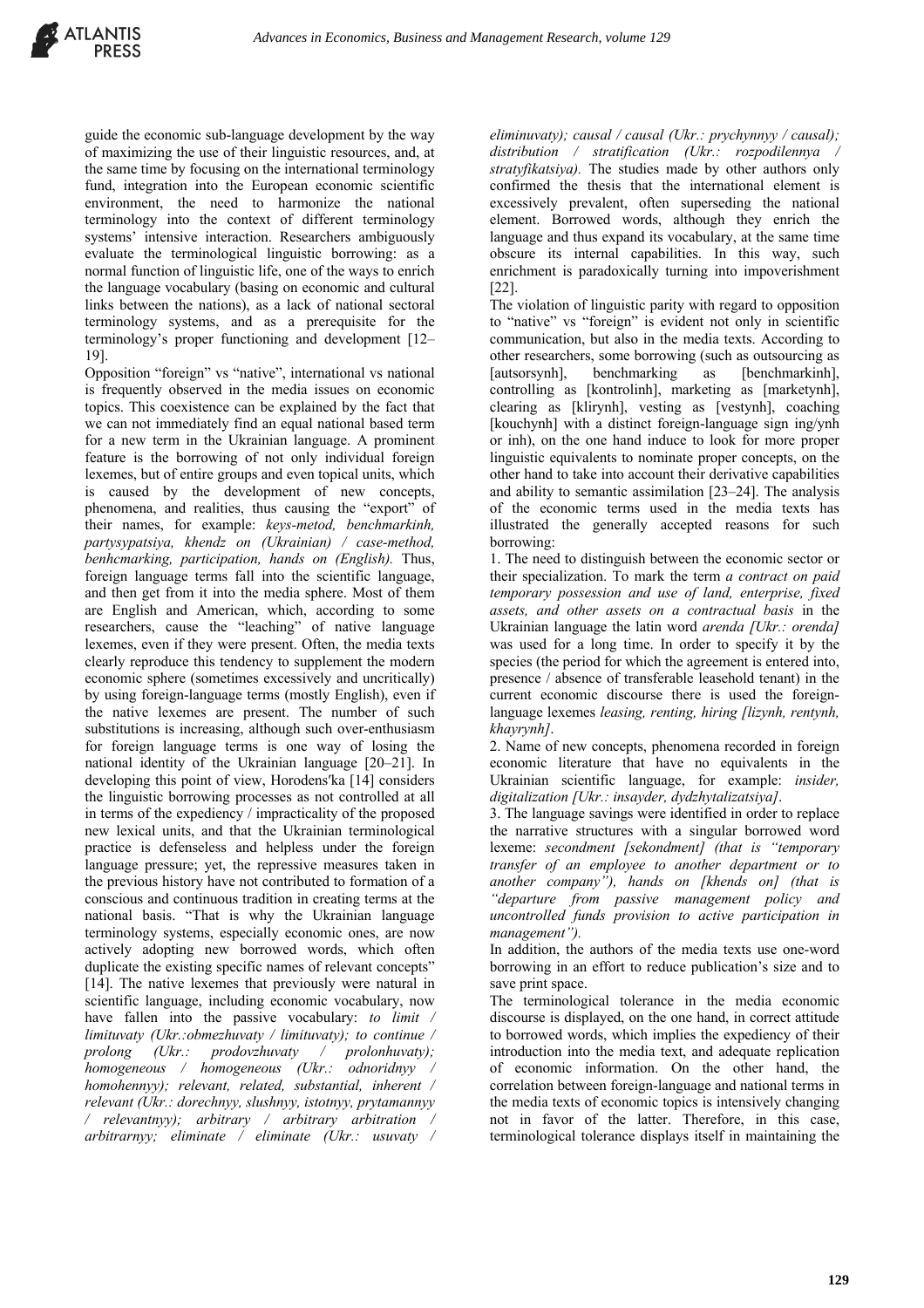authors' balance between the native and foreign terms, in keeping the national terminological tradition, in adhering to the recommendations on use of new words derived from borrowed words, and in the use and spread of fixed national patterns of terms use the media (Fig. 1).



**Figure 1** Conditions for achieving terminological tolerance in a media text

#### *3.2. Regulatory Assessment of Foreign Language Units in Economic Media Text*

As an evidence of linguistic imbalance in the economic media discourse on the use of foreign language becomes a spontaneous, often unconscious ignoring of fixed norms of spelling, grammar, and compatibility. Although in total this is the area where much attention is paid to the issues of linguistic purity and "specificity" [1]. A considerable part of borrowed words require proper regulatory evaluation and adaptation of foreign language elements to the Ukrainian language structure. This problem is very acute for Ukrainian-language discourse: the higher level problem is actualized by neglecting of the language norm as a compromise with another's linguistic tradition, which causes loss of linguistic and, consequently, national identity.

Thus, the economic science is actively supplemented by terms such as *business analysis [biznes-analiz], business association [biznes-asotsiatsiya], break-point [breykpoynt], minimax [minimaks], marketing directors [marketynh-dyrektory]*. Instability in the orthographic structure of such entities, i.e. double, sometimes triple writing is noticeable in almost all online publications: *billbroker [bil broker] / [bil-broker] / [bil broker] / [bilbroker]; time sheet [taym-shyt] / [taymshyt]*. Even at one page of the same edition, the terms of the same type by creation method can be different in structure. business class [biznesklas] and business administration [biznes-

administruvannya]. Instantiation in compound words, the first of which are abbreviations, is evidenced here: *We provide data on SEO site optimization and the SMO optimization efficiency... [Navodymo dani stosovno SEO optymizatsiyi sayta ta efektyvnosti SMO optymizatsiyi]... Therefore, the customer's efficient engagement can only be evaluated by combining SMO optimization with SEO promotion. [Otzhe, efektyvnu vzayemodiyu zi spozhyvachem mozhna otsinyty lyshe poyednuyuchy SMOoptymizatsiyu z SEO-prosuvannyam].* Thus, such wordformation problem as adaptation of borrowed compound nouns remains unsolved: *press manager, fund manager, co-manager, lead manager, middle manager, content manager, product manager, event manager [presmenedzher, fand-menedzher, ko-menedzher, lidlmenedzher, midl-menedzher, kontent-menedzher, prodaktmenedzher, ivent-menedzher]*. Although in the Ukrainian language these are not complex words formed from two independent nouns without a connecting vowel, they are often written through a hyphen. At the same time, the writing of the terms is recorded separately: *middle manager, event manager, release manager [midl menedzher, ivent menedzher, reliz menedzher]*. Both spellings violate the current rules of Ukrainian spelling for compound words to be written together and through the hyphen. The following lexemes should be written together: *press manager, fund manager, co-manager, lead manager, middle-manager, event-manager, release-manager, product-manager, content-manager, HR-manager [presmenedzher, fandmenedzher, komenedzher, lidlmenedzher, midlmenedzher, iventmenedzher, relizmenedzher, prodaktmenedzher, kontentmenedzher, eycharmenedzher]*. The authors of the media texts also have problems with the spelling of borrowed words formed by addition of a foreign language component top- [top-], which indicates on intense or extreme sign expression, and high professionalism level. The prefix *-top* is a functional analogue of such already mastered wordprefixes as *super-, hyper-, extra-, archi-* [super-, hyper, extra-, arkhi- etc.] [14]. Contrary to the tradition of writing the intensity prefixes together in the Ukrainian word formation, the publications mentioned in this article attest to writing such new words through the hyphen: *topmanager [top-menedzher] instead of top-manager [topmenedzher]* in the new version of "Ukrainian Spelling" (2019). Different orthographical versions of such words as PR

manager / PR-manager [piar-menedzher / PR-menedzher], X-inefficiency / ex-inefficiency [iks neefektyvnist / iksneefektyvnist], HR-manager / HR manager [eycharmenedzher], HR product [HR product / eycharprodukt] etc. often coexist in the economic texts. This indicates that there are concerns about fixing them at different stages of adaptation and fixation in the Ukrainian language system, and is mainly a temporary phenomenon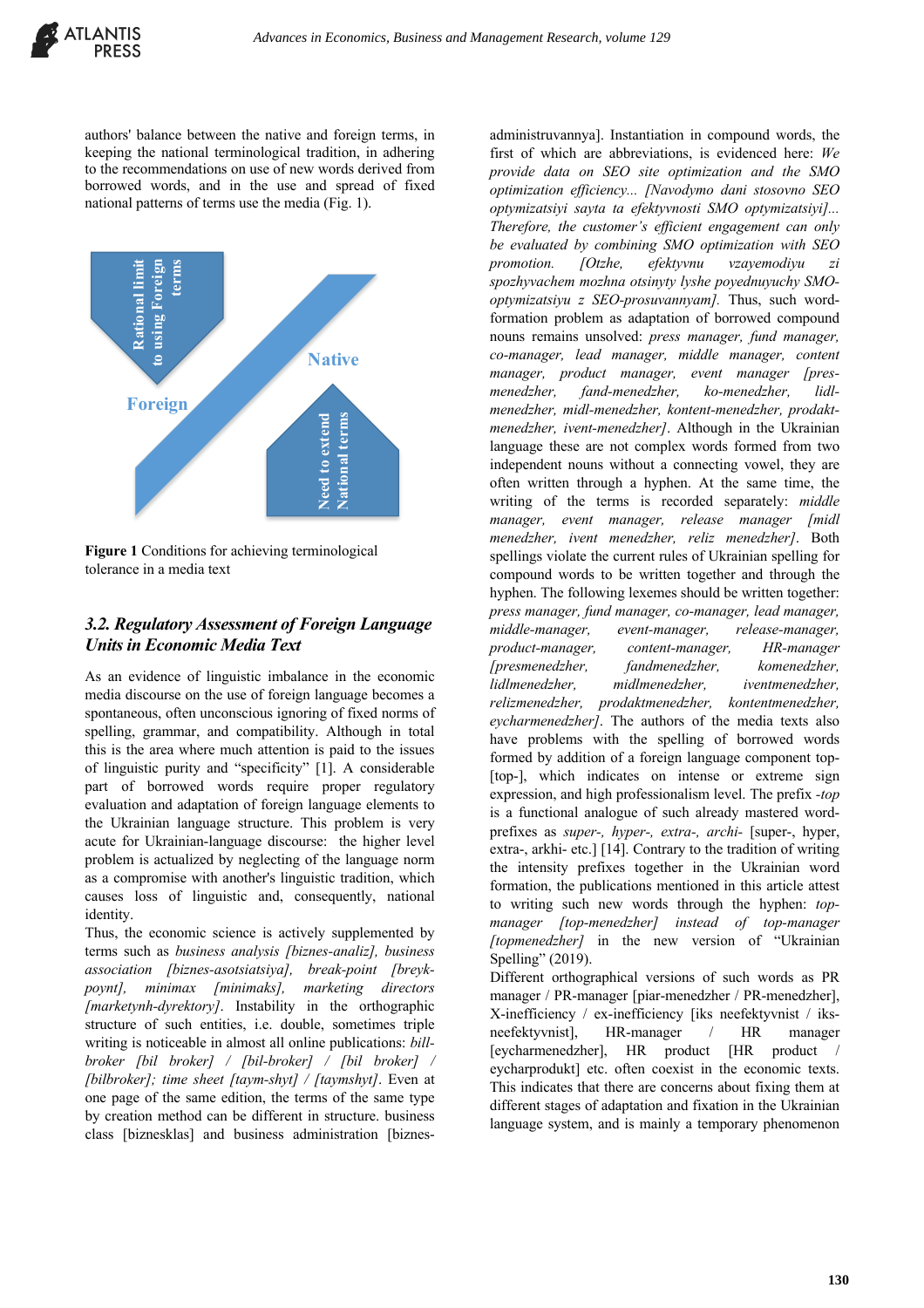that tends to favor to adapted simple lexemes (such as PR manager) [25]. Choosing a mobile way to cover a variety of economic information in the mass media has shown a widespread fascination with word-tracing, mainly in English. Here we observe such a word formation as [eknyha] derived from English e-book, ie 'electronic book': *However, despite all e-books' benefits they have not managed yet to take away the market's significant portion from a paper competitor. Although, the E-business in Ukraine is growing rapidly, according to the expert, it is easy to imagine that total level of schools or hospitals readiness for e-auctions across the country is zero. [Odnak popry vsi perevahy e-knyham poky ne vdalosya zabraty u paperovoho konkurenta znachnu chastynu rynku; Yak pidkreslyuye ekspert, nevazhko uyavyty, shcho hotovnistʹ do e-auktsioniv shkil abo likarenʹ po vsiy krayini ye vzahali nulʹovoyu; E-biznes v Ukrayini shvydko zrostaye]*. As asserted by Klymenko et al. [25], such newest incidental formations attest to adaptation of English words to the first equivalent component that is eabromorphism.

On the one hand, the emergence and use of complex terms, loan translation words in the economic media discourse indicates on searching for a new, more concise and dynamic form for new concepts; clearly guided by the rules of current "Ukrainian Spelling", such as: *The cooperation concerns to development of eco-system (it's correct to use ecosystem) as a branch of innovation business in Ukraine; "Eco-youth" program (it's correct to use "Ecoyouth"), eco-consumer (it's correct to use ecoconsumer), eco-eaters (it's correct to use ecoeaters).[Spivrobitnytstvo stosuyetʹsya haluzi rozvytku eko-systemy (ekosystemy) innovatsiynoho biznesu v Ukrayini; prohrama "Eko-molodʹ" ("Ekomolodʹ"), ekospozhyvach, eko-yidy (ekospozhyvach, ekoyidy)]*. Significant additions have emerged in the new version of modern "Ukrainian Spelling", which regulate the writing of complex terms with foreign language components. The mass media mission at this stage is to set the complex terms writing according to the spelling guidelines.

The words borrowed by transliteration that do not correspond to the spelling norm are also a problem for the economic media texts. The authors often approve readers directly, thus imposing their own variation as a sign of spelling irregularity: *But this model gradually began to fail and "retail" (in Ukrainian spelled as "riteyl", while it's correct to use ryteyl) for many banks was unprofitable. City-light creates effective advertising ... In addition, the city-light located at city transport stops is the most democratic format of advertising.[Ale tsya modelʹ postupovo pochala davaty zbiy i "riteyl" (ryteyl) dlya bahatʹokh bankiv vyyavyvsya zbytkovym. Siti-layt stvoryuye efektyvnu reklamu... Krim toho, syti-layt, rozmishchenyy na zupynkakh, ye naybilʹsh demokratychnym formatom reklamy]*. The second variant

of spelling of the highlighted word in the example above is correct. Journalists or economists often ignore the fixed terms such as *brokerage [brokeridzh], reader [rider], holding [kholdinh], ticker [tiker], fixing [fixinh]*, etc., while it's correct to use *brokerage, reader, holding, ticker, fixing [*in Ukrainian spelling *brokerydzh, ryder, kholdynh, tyker, fixynh]*. The correspondent are inconsistent as well when writing non-duplicate / duplicate consonants in such common foreign language names as *jobber [*not *dzhobber, but dzhober]*, and *settlement [*not *settlment*, but *setlment]*. The correspondents also convey differently the sound composition of such terms as: *Cash-flow [kesh-flo / keshflou / kesh-flov]; demurrage [demeredzh / demerydzh / demuredzh],* among which the first options are preferred: *After all, there is not a big responsibility, and such 'downtime' pleasure will be paid by "Nibulon" private company, while its demurrage has already exceeded \$ 2.7 million. [Adzhe vidpovidalʹnosti ani naymenshoyi, a za zadovolennya vid prostoyu zaplatytʹ pryvatna kompaniya "Nibulon"— demeredzh uzhe perevyshchyv 2,7 mln dolariv]*.

There are imperatives of our time for mass media publications: mobility in providing information, its spectacular presentation and popularization, focus on attracting attention of most past of the target audience, which makes the search for optimal publication for each linguistic resources essential. Foreign words (first of all, those that call the economic sector's realities) are fixed in the modern language practice due to a wide information space available for online and printed media, which are adapting both to phonetic, but also to the and grammatical features of the Ukrainian language, thus acquiring the signs of gender, number, and case: *The company's website, which is the developer of the national project's web portal for the amount of Hrn. 12 billion crashed after the first DDoS attack. Since 10 am, a bots network that include more than 1000 hosts was involved in the attack. [Sayt firmy-rozrobnyka veb-portalU dlya natsproektu na 12 mlrd hrn zsboyil pislya pershoyi zh DDoS-ataky]. [V atatsi z 10 hodyny bula zadiyana merezha botiv, yaki vklyuchayutʹ ponad 1000 khostiv].* The mass media language is been actively supplemented by borrowed words and instantly adapted jargon words: *Microsoft and Facebook to pay for the bugs.[Microsoft i Facebook platytymutʹ za bahY]* (Note: bug is a detected technical defect, error, inaccuracy, or error that requires correction) *Detecting a bug ... allows you to earn \$ 500. [Vyyavlennya bahA...dozvolyaye zarobyty 500 dolariv].*

Some grammatical norms in the Ukrainian language are still unstable that is shown by publications on economic topics. The mass media often endorse the outdated norms related to the long-standing domination of the Russian language in Ukraine, thus showing intolerance to the national spelling tradition and fixed language norms. All of these is often supported by the mass media, despite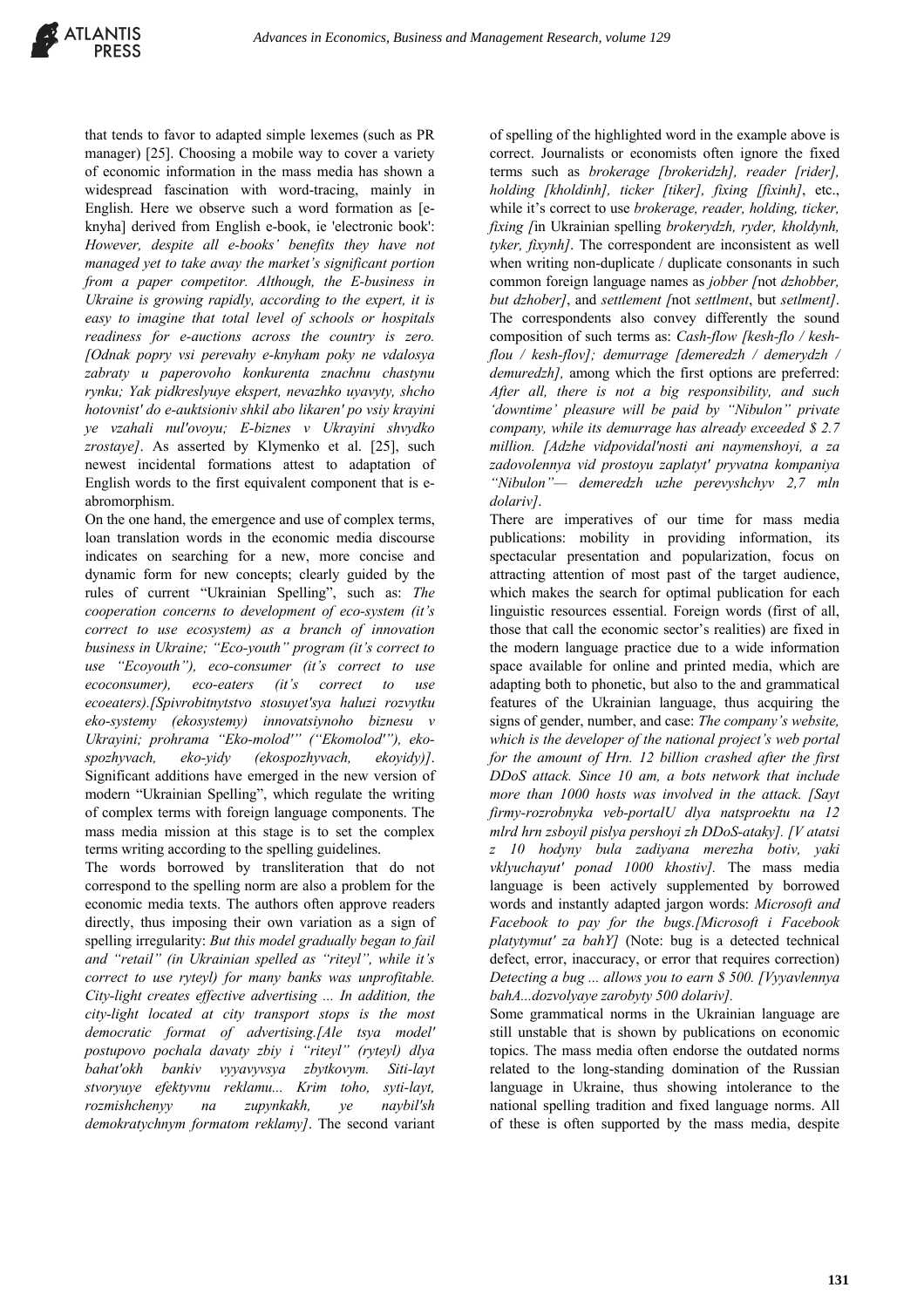recommendations by the leading linguistic institutions, which explore new trends in the Ukrainian language development in the context of globalization, the "Ukrainian Spelling" rules, and the regulations of the State Standard of Ukraine, on numerous reference books (dictionaries, directories, advisers, etc.). For example, by using active participles *the managing partner* [keruyuchyy partner] it is advised to use *partner-manager [partnerkerivnyk]*); for *the law of declining inflation* instead of *[zakon spadayuchoyi inflyatsiyi]* it is advised to use *[zakon spadnoyi inflyatsiyi]*, for *competing stockbroker* instead of *[konkuruyuchyy birzhovyy makler]* it is advised to use [birzhovyy *broker-konkurent*]. For this reason, it is also undesirable to use the nouns with the suffix -k to mark an action, but in economic publications we often refer to the following word forms: However, the biggest numbers of projects are trying to get *deferrals: In Ukrainian, instead of the term [vidstrochka] it is advised to use [vidstrochennya]* with respect to payments; development and implementation of *resource-saving* technology, in Ukrainian we need to use not the term *[rozrobka]* but *[rozroblennya]*), and instead of *[vprovadzhennya resursozberihayuchoyi tekhnolohiyi]* it is advised to use term *[resursozberezhuvalnoyi tekhnolohiyi]*. In the analyzed publications there are frequently used nonnormative prepositional constructs, such as for term *overdue loans (debt overdue, loan arrears)*, in Ukrainian instead of [*prostrochennya po kredytu*] it is advised to use [*prostrochennya za kredytom*], [*zaborhovanist` za kredytom*]; for the term when *considering a complaint* (it is necessary to use *at consideration of a complaint, during examination of a complaint*) in Ukrainian instead of [*pry rozhlyadi skarhy*] it is better to use [*rozhlyadayuchy skarhu*], [*pid chas rozhlyadu skarhy*] this is also a consequence of another's grammatical norm influence.

It is not always reasonable to "thread" foreign words in general-oriented economic texts, because their use requires a separate interpretation, which is due to involving words from another language, for example: The first two types of promotion actions are actively used by companies to increase the number of visits on website, and to spread posts due to getting more *"likes". [Pershi dva typy aktsiy aktyvno vykorystovuyutʹsya kompaniyamy dlya zbilʹshennya vidviduvanʹ saytiv i poshyrennya postiv cherez pidvyshchennya "laykiv"]*. Here we use the term *post* (In English *post*) for a separate message in a forum, and *"like"* (from English *"to like"*, *"to approve"*) for approving online rating. As a typical case, borrowing neologisms supplant Ukrainian equivalents with more transparent semantics: Outdoor activity of teenagers became more intense, as they more often visit cinemas, sections, concerts, exhibitions, discos, and fast foods. *[Bilʹsh intensyvnoyu stala outdoor-aktyvnistʹ pidlitkovoyi audytoriyi, yaka chastishe vidviduye kinoteatry, sektsiyi, kontserty, vystavky, dyskoteky y zaklady shvydkoho* 

*kharchuvannya]* (Note: outdoor – in English is an action that takes place somewhere out of premises, external).

Even a cursory analysis of individual economic texts shows that such use of foreign words often does not follow any need to accurately convey scientific truths, but becomes self-sufficient that is "borrowing words for the sake of borrowing". Numerous examples of borrowed names thoughtless introduction (this phenomenon is known in linguistics as *verbal-terminological snobbery*) are noted in the media discourse not only as an attempt to nominate new concepts, but also for well-known concepts that are already named in Ukrainian: *obligatory [Ukr. oblihatornyy / obov'yazkovyy], participator/participant [Ukr. partysypator / uchasnyk], subtle / additional [Ukr. supletyvnyy / dodatkovyy], possible [Ukr. posybilyatyvnyy mozhlyvyl, interaction [Ukr. interaktsiya vzayemodiya], evident [Ukr. evidentnyy / ochevydnyy], mutual [Ukr. mutualʹnyy / vzayemnyy, obopilnyy], perpetual [Ukr. perpetualny / vichnyy, bezkinechnyy]: Partisipative management helps* to connect the motives, incentives, and needs of the people working in groups basing on various forms of work teams' self-management. *[Partysypatyvne upravlinnya dopomahaye zv`yazaty motyvy, stymuly ta potreby lyudey, shcho pratsyuyutʹ u hrupakh, na osnovi riznomanitnykh form samoupravlinnya trudovykh kolektyviv].*

Ukrainian media sources can submit information in several languages, offering an electronic translation option, such as to translate Russian or English text into Ukrainian. Using electronic translators speeds up information sharing, thus making it quickly accessible to users, especially for online sources. However, the present linguistic practice has showed the need for more sophisticated translation programs in order to prevent non-normative and sometimes absurd formal translation: *As chairman of the World Federation of Chambers... Peter Mihok visited Chamber of Commerce of Ukraine. Note*: here is wrong use; it is advised to use *[Yak holova / u roli holovy]. [V yakosti holovy* (correct: *Yak holova / u roli holovy*) *vsesvitnʹoyi federatsiyi palat...Torhovo-Promyslovu palatu Ukrayiny vidvidav Peter Mihok]*. Regardless of the funding source and the losses brought to the budget (it is necessary to write as: losses inflicted to budget) the capital owners will not involve (it is necessary to write as bring) neither to criminal, nor to administrative responsibility. *Nezalezhno vid dzherela pokhodzhennya koshtiv i nanesenoho byudzhetu zbytkiv (*correct *zavdanykh byudzhetu zbytkiv) vlasnykiv kapitaliv ne stanutʹ zaluchaty (*correct *prytyahaty) ni do kryminalʹnoyi, ni do administratyvnoyi vidpovidalʹnosti.* Frequently, the media text writers show instability of their linguistic skills that causes errors, such as: *Co-leader (*obviously, here is better *co-manager, co-chairman) in Ukrainian [sokerivnyk] (*obviously, *spivkerivnyk, spivholova); the volume of investments was made (*better is *formed) [obsyah*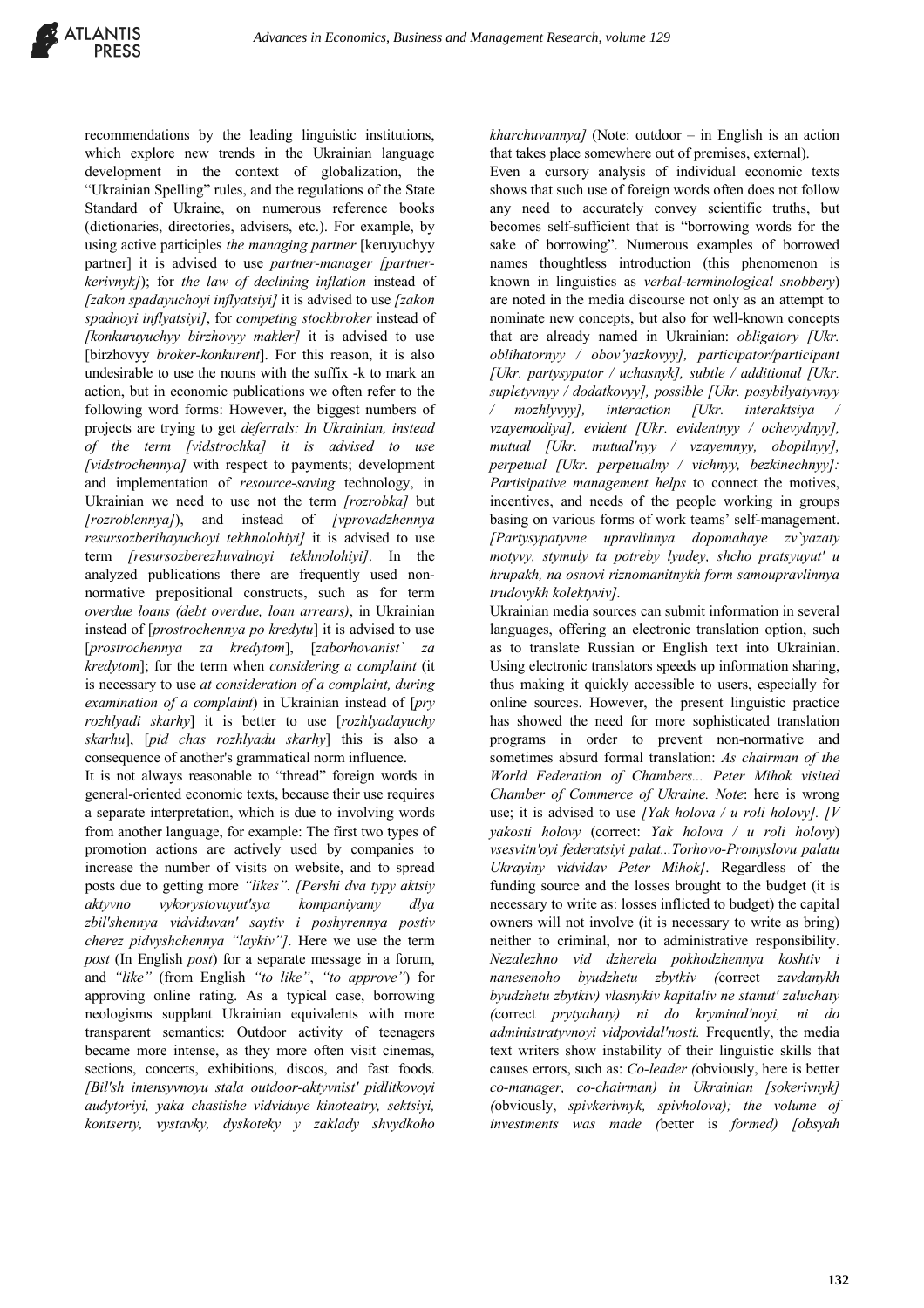*investytsiy [sklav] (*it is necessary to use *[stanovyv])* and so on. The following examples showed the strong impact of the Russian language due to the lack of sophistication of Ukrainian electronic sources: *in the function of <̶>in the quality of, a loss inflicted to budget <̶> a loss made to budget, to bring to responsibility <̶> to hold to responsibility, the size of investment was <̶> the amount of investment was*. For example, here are Ukrainian and Russian equivalents: *[v yakosti < ̶ > v kachestve], [nanesenoho byudzhetu zbytkiv < ̶> nanesyonnoho byudzhetu ushcherba], zaluchaty do vidpovidalʹnosti < ̶> pryvlekatʹ k otvetstvennosty, obsyah investytsiy sklav < ̶> obʹyom ynvestytsyy sostavyl]*.

The problem under study exacerbates not only the question of the relation between the global and the local features in the language of media texts in the view of economic discourse. The issue of the media resources' impact upon formation of readers' language tolerance, spreading and adoption of international and national language standards has a particular importance.

# *3.3 Media Text and Terminological Tolerance of Multilingual Communicators*

Within the framework of the research, two groups were formed: one consisted of the foreign students studying the Ukrainian as a foreign language (National University of Water and Environmental Engineering, Rivne, 187 persons), and second consisted of the students for whom the Ukrainian is their native language (Kyiv National Economic University named after Vadym Hetman, 195 persons). The survey did not claim to be representative, but it has clearly shown the trends analyzed in the article. Students were offered the same set of economic topics

taken from mass media sources in order to: - identify the impact of foreign and national terms on

perception of economic information in the mass media text, thus identifying possible language barriers to adequate perception for such information;

- finding out whether normative loosening of borrowed vocabulary units is an obstacle to correct uptake of special content;

- to define the level of terminological tolerance of informants.

In order to meet this objective, there was developed a questionnaire to answer the following questions:

1. What is your preferred term in an economic media text?

a) Ukrainian; b) foreign language; c) it is indifferent what to use.

2. Do you prefer a foreign language term because:

a) it is already in use in many languages;

b) it is fashionable and therefore more common in use;

c) it is more clear and comprehensible.

3. Do you prefer an Ukrainian language term because:

a) it is fixed in the economic media texts;

c) it is more clear and comprehensible.

b) it is fashionable and therefore more common in use.

4. Incorrect use, misunderstanding, and/or misspelling of a foreign language term impedes to right and clear perception of information:

a) yes;

b) no.

5. Incorrect use, incomprehensible meaning, and/or misspelling of the Ukrainian term impedes to right and clear perception of information:

a) yes;

b) no.

The answers to the first question indicated that the overwhelming majority of foreign students (84%) prefer a foreign language term while reading the economic media text. Whereas, among the students-Ukrainians only 28% prefer a foreign language term, while 20% of respondents gave preference for the Ukrainian language term, and the answer of most part of respondents (47%) was "indifferent", which shows almost equal preferences in perception of foreign language terms and Ukrainian terms (Fig. 2).



**Figure 2** The choice of term in a media text by origin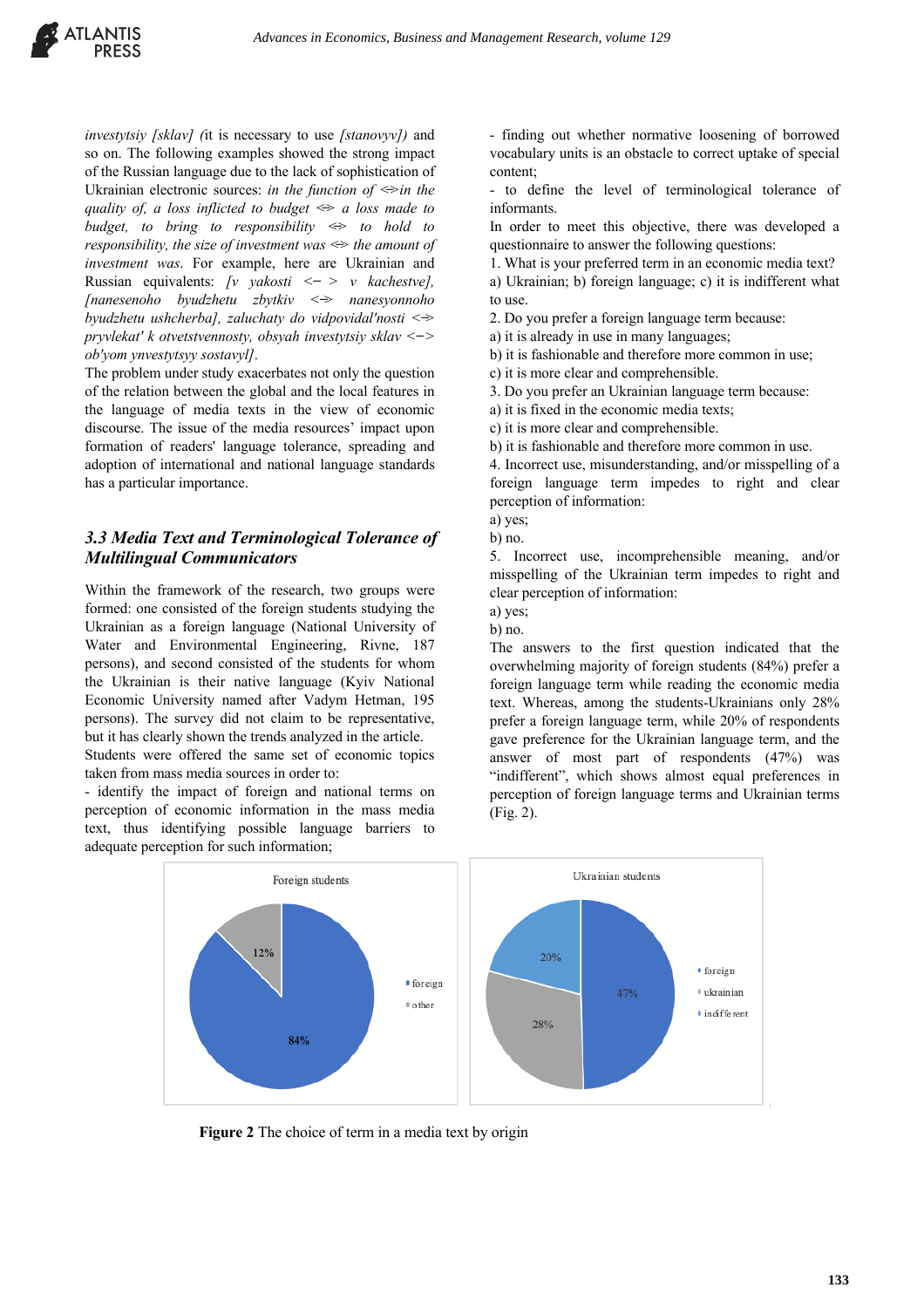

.

Answering the second question, the overwhelming majority (72%) of the Ukrainian students chosen option b), while most of the foreign students (78%) preferred option c) (Fig.3).The distribution of answers to the third questionnaire is as follows: as for 31% of the foreign students, the answer a) was more preferred, but other preferred options indicated some confusion among the respondents in the choice; whereas, the Ukrainian students chose the same answer: approximately 33%, 32%, and 31% respectively (Fig. 4).



**Figure 3** The reasons for choosing a foreign language term in a media text



**Figure 4** The reasons for choosing an Ukrainian language term in a media text

While answering the fourth question, 56% of the foreign students consider that a) is a correct optio5, while 65% of the Ukrainian students consider that b) is a correct option (Fig. 5).



**Figure 5** Perception of information due to incorrect use of an Ukrainian term in a media text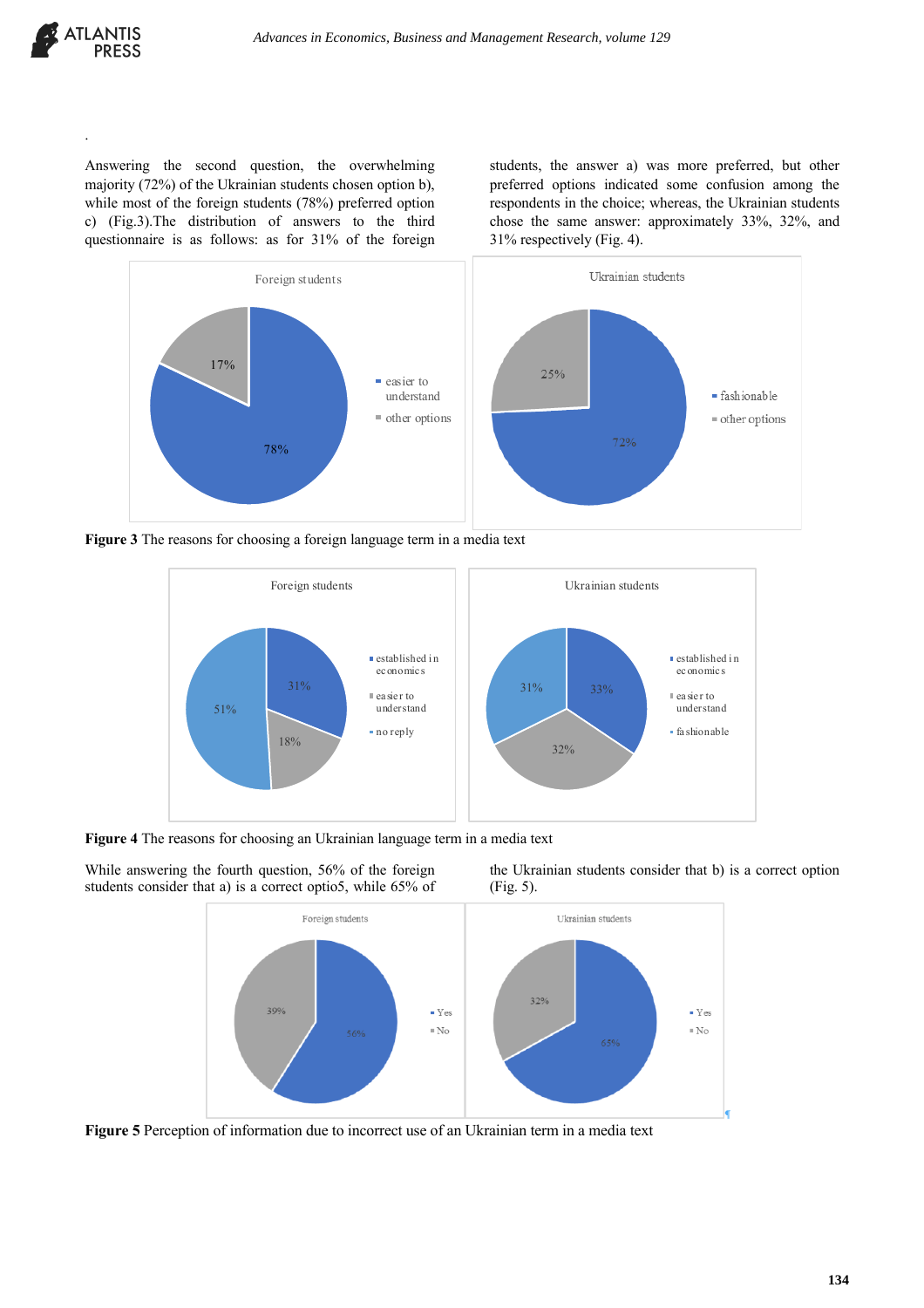

Responding to the fifth question, both the foreign students and the Ukrainian students were unanimous, mainly choosing option a): 61% and 58% respectively (Fig. 6).



**Figure 6** Perception of information due to incorrect use of an Ukrainian term in a media text

The results of the survey showed that in the global economy, among the options offered in the media texts for the opposition of "native" vs "foreign", the informants are more receptive to a foreign language term. The replies from the representatives of different linguistic cultures illustrate the imbalance found in the analysis of using

#### **4. CONCLUSION**

The ratio of foreign and native terms in the economic texts is rapidly changing not in favour of the latter, and this causes a linguistic imbalance, thus breaking the linguistic balance in the regard to the national linguistic units' functioning, especially in the mass media. Still, it is possible to achieve equilibrium, if you choose the option that optimally takes into account the national and cultural factors, scientific validity, expediency in terms' use, and normativity.

Obviously, the future of the latest borrowings cannot be predicted accurately. It is likely that the borrowed words, mainly of English origin, continue to actively supplement the Ukrainian scientific language, and the mass media continue to facilitate the rapid spread of foreign-language terms with their further adaptation into the Ukrainian linguistic basis.

Therefore, the economic media text as an efficient tool for modern industry's communication can become a source of further exploration in a new, dynamic linguistic reality. In the long run, it would be advisable to analyze the linguistic tolerance level in coexistence of native and borrowed terms in different discourses (including the ability to professional communication both at global and local level) in order to develop possible suggestions how to attain linguistic equilibrium in the opposition of "native" vs "borrowed" in the rapidly changing economy discourse,

national and foreign language terms in the economic media discourse. Thus, the factors mentioned above bring the search for lingual and extra-lingual instruments for eliminating such imbalances up to date.

and to comprehend the changes in the Ukrainian language structure under the influence of other languages.

### **REFERENCES**

[1] O. Taranenko, Changes in the correlation between the tendencies to analyticism/synthetism at the turn of the XX-XXI centuries (The Ukrainian language in Slavic background), in: Journal of Linguistics, vol. 2, Kyiv, 2018, pp. 43–68.

[2] L. Shevchenko, Ukrainian Neolinguistics: Search Space, Directions, Problems, in: Coll. of academic articles of the International Congress of Ukrainianists. Linguistics, Kyiv: IMFE, 2018, p.103.

[3] S. Yermolenko, Language culture and fashion, in: S. Yermolenko, S. Bybyk, and T. Kots, Literary language and language practice: monograph, Nizhyn: Aspect-Polygraph Publishing House, 2013, p. 290.

[4] G. Stroganova, Conventional Characteristics of Metaphors in German Economic Media Discourse, in: Molodyi Vchenyi, vol.56 (4.4), Kherson, 2018, pp.76– 81.

[5] M. Romanyukha, Features of the Study of the Metaphorical Verbalization in the Economy Concept in